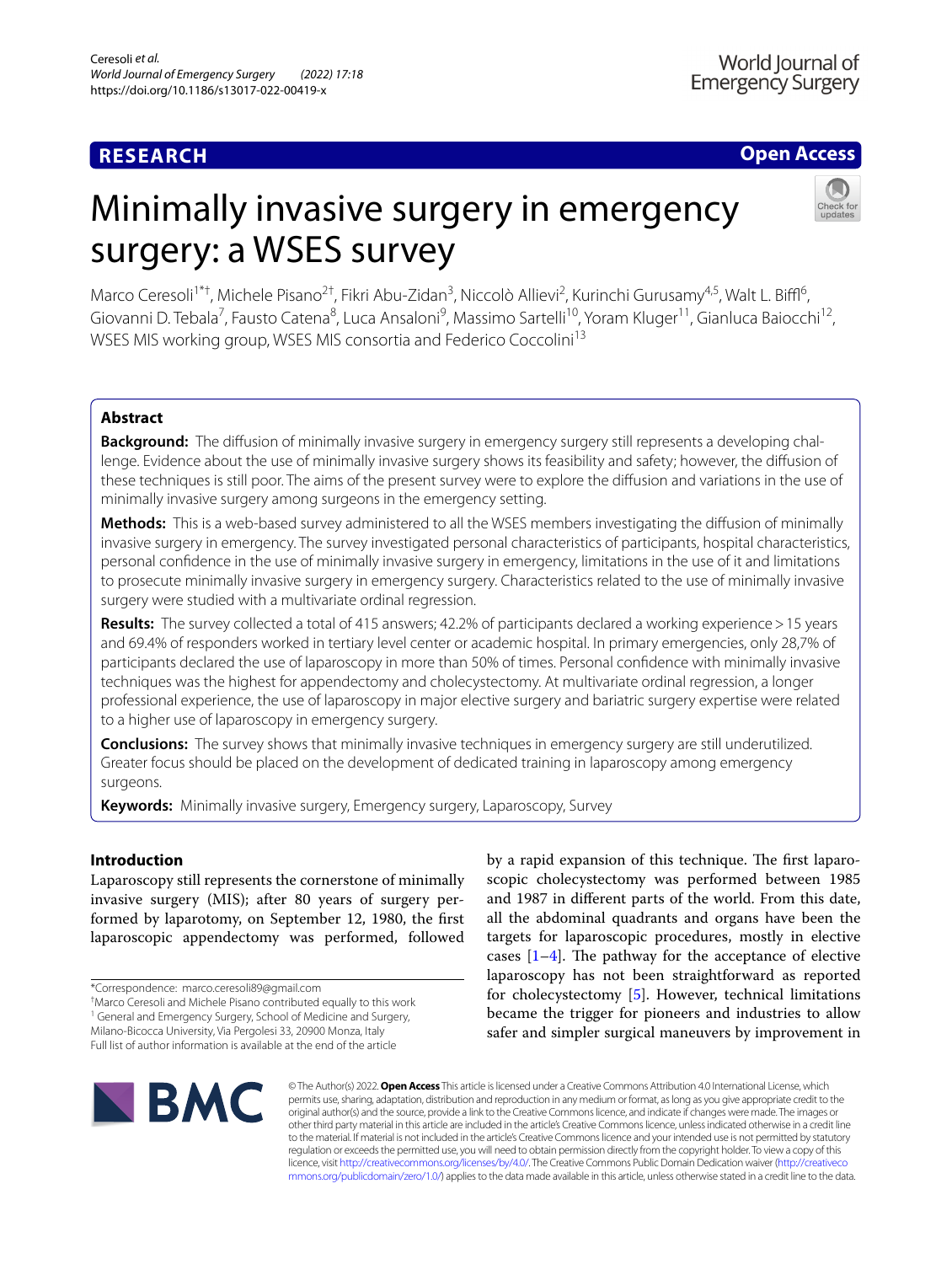visualization, dissectors and sealing devices [\[6](#page-7-3)]. Finally, also oncological issues have been investigated, in the last two decades, with good quality studies [\[7](#page-7-4), [8\]](#page-7-5).

Reasons for MIS development are heterogeneous and, in some way, interconnected: reduction of patient's surgical stress, reduced postoperative pain, early return to regular activities, cosmetic advantages, the human innate propensity to innovation among surgeons, industries and economic factors. All these issues can be smoothly managed in elective cases and counterbalanced with patient safety, oncological issues, operating room occupancy, etc.

When we move to MIS in Emergency Surgery, the amount of available literature decreases in number and above all in quality, resulting in lot of uncertainty. According to Surgical Societies guidelines and large retrospective studies with literature reviews, laparoscopic appendectomy, cholecystectomy and gastric and duodenal ulcer repair are well accepted emergency surgical procedures. However, their difusion, even in the same hospital, can be influenced by insufficient expertise that may correlate with hospital organizational model. Other surgical procedures such as laparoscopic treatment of small bowel occlusion, bowel resection for acute diverticulitis, are becoming more frequent but they are still not routinely suggested [\[9](#page-7-6)[–14](#page-7-7)].

In a recent report of a large observational study from UK, laparoscopy is adopted in less than 20% of major surgeries in emergency [\[15](#page-7-8)].

These difficulties of diffusion of minimally invasive surgery in emergency setting could be attributed to several reasons, i.e., more complexity when compared to elective surgery, sicker patients, higher level of diagnostic uncertainty, no regular day and week working hours, organizational issue, the lack of a dedicated surgical training and not homogeneous surgical and team skills.

The aims of this survey were to explore whether there are variations in the use of minimally invasive surgery among surgeons in the emergency setting and if there were variations, the potential determinants of these variations.

## **Methods**

## **Study design**

This is cross-sectional study, which was performed during the period of March 21st 2021 to August 14th 2021 among the members of the World Society of Emergency Surgery.

## **Sample size**

An invitation to participate to the survey was sent for all the members of the World Society of Emergency Surgery (WSES) through their email with the invite to extend the survey to all their colleagues. Sample size calculation is not required in this situation because all subjects were approached.

## **Questionnaire design**

The on-line questionnaire is shown in Additional file [1](#page-6-0). The design of the questionnaire was developed according to the published recommendations for the development and implementation of web-based surveys (CHERRIES) [[16,](#page-7-9) [17\]](#page-7-10) adopting the Google form tool (Alphabet Inc., Mountain View, CA, USA). It was written in English by a steering committee nominated by the WSES board. The fnal questionnaire was endorsed by the WSES board.

The self-administered questionnaire was developed in 5 sections:

- 1. Personal characteristics,
- 2. Hospital characteristics,
- 3. Personal confdence in the use of minimally invasive surgery in emergency surgery,
- 4. Limitations of the use of minimally invasive surgery in emergency surgery,
- 5. Limitations to prosecute minimally invasive surgery in emergency surgery.

The countries of provenience were grouped into the six WHO regions (African region, American region, East Mediterranean Region, European Region, Southeast Asian region and West Pacifc Region). Surgeries were divided into three categories: major elective abdominal surgery, primary emergency and secondary emergency (re-intervention after elective surgery). Minimally invasive emergency surgery interventions were further classified into four categories based on increasing difficulty (grade 1: appendectomy and cholecystectomy; grade 2: peptic ulcer perforation repair and adhesiolysis; grade 3: colonic resection for acute diverticulitis; grade 4: secondary emergencies). Questions about participants' perceptions were ranked with response options from 0 to 5.

## **Validity and piloting**

The study has mainly depended on surface validity. Content validity depended on the knowledge and experience of experts. The questionnaire was not piloted. Linguistic clarity was reviewed by 3 international experts from 2 different countries. The experts have different mother tongue languages including English and Italian which assured us that the language used in the questionnaire was clear and not ambiguous for the international participants.

## **Distribution of the survey and data collection**

The invitation to the survey was distributed through WSES web during the period of March 21st 2021 to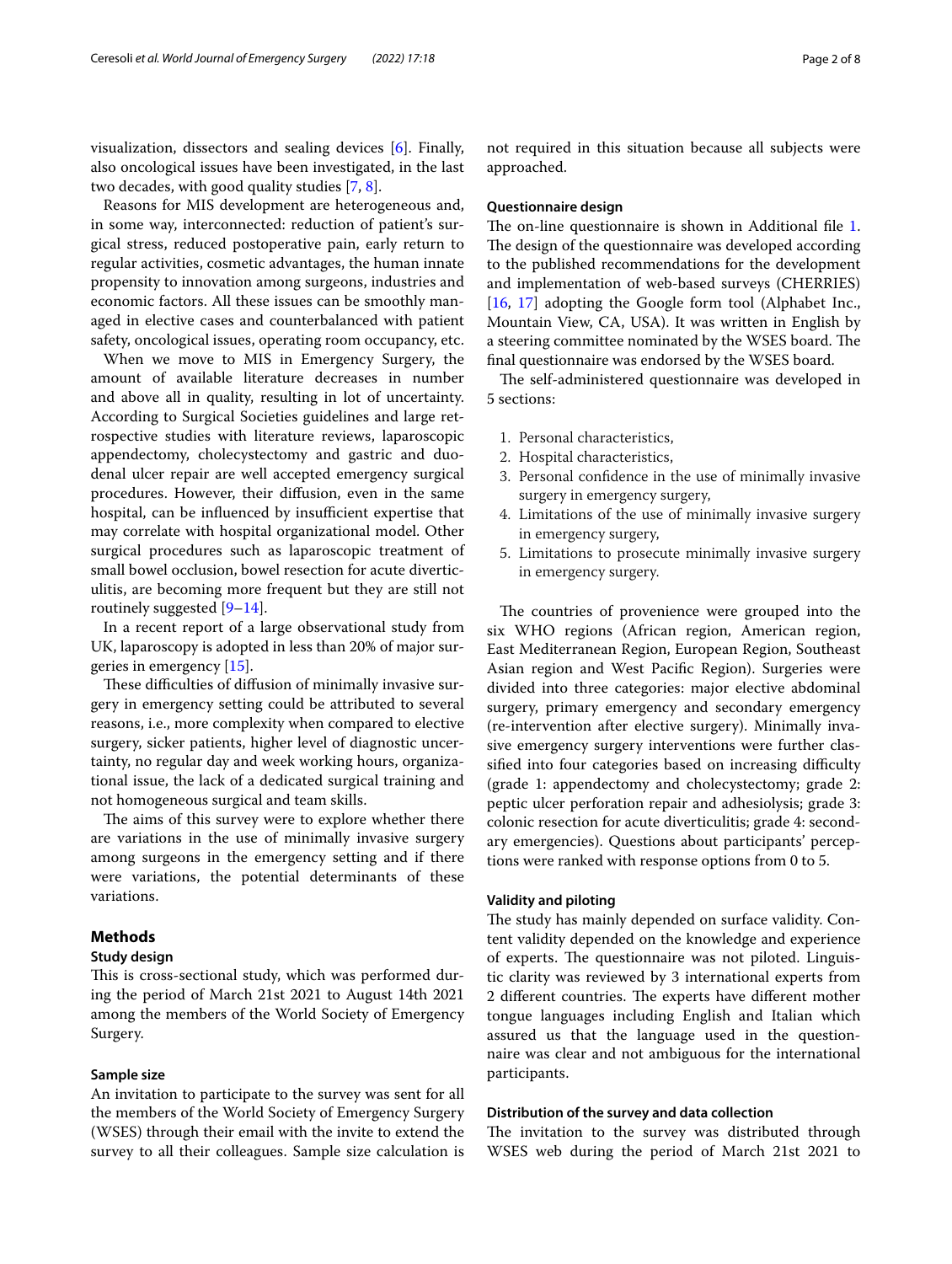August 14th 2021. Four reminders were sent to the WSES members email list. Data were collected directly and stored through the website into an on-line database which was protected by a secure password. No incentives for participation were given.

## **Ethical considerations**

The participation to the survey was voluntary and anonymous; an email address of each participant was used for invitation but no personal identifers were collected. Confdentiality of respondents and their choices were secured. An ethical approval was not needed.

## **Statistical analysis**

The results of the survey were shown as median along with Interquartile range for the continuous variable and percentages for categorical variables. A ordinal logistic regression model was calculated to investigate the role of respondent and hospital characteristics in the selfreported rate of use of laparoscopy in primary emergencies. Statistics were calculated with SPSS (IBM Corp. Released 2020. IBM SPSS Statistics for Windows, Version 27.0. Armonk, NY: IBM Corp).

## **Results**

The survey collected a total of 415 answers from 67 countries: the majority come from the European (66.5%) and American regions (17.8%). Median age of participants was 43 (37–52) and 85.8% were men; 35.4% of participants declared a working experience>6 years and 42.2%>15 years. Most responders (69.4%) worked in tertiary level center or academic hospital and 29.4% were dedicated to emergency surgery for more than 50% of the time. Table [1](#page-2-0) shows the complete details of participants.

Table [2](#page-3-0) shows the self-declared rate of use of laparoscopy and robotic in elective and emergency surgery: laparoscopy was used in major elective abdominal surgery in more than 50% of patients in half of participants (52%); in primary emergencies, only a quarter of participants (28,7%) declared the use of laparoscopy in more than 50% of patients. The personal confidence with minimally invasive techniques was the highest for appendectomy, cholecystectomy and abdominal exploration (median score 5) while it was lowest for necrosectomy in infected acute pancreatitis and esophageal perforations (median score 1). Complete results are shown in Figs. [1](#page-4-0) and [2](#page-4-1).

Table [3](#page-5-0) shows the results about the limiting factors in performing minimally invasive emergency surgery: technical skills, technical availability, nursing skills, night-time operation and estimated prolonged duration of surgery were not perceived as great limitations for grades 1 to 3 of surgical difficulty. Among patient-related limiting factors, the condition of shock

## <span id="page-2-0"></span>**Table 1** Characteristics of survey respondents

|                                     | Median (IQR) | Ν   | %    |
|-------------------------------------|--------------|-----|------|
| Age                                 | 43 (37 - 52) |     |      |
| Sex                                 |              |     |      |
| Male                                |              | 356 | 85.8 |
| Female                              |              | 59  | 14.2 |
| <b>WHO Area</b>                     |              |     |      |
| African region                      |              | 11  | 2.7  |
| American Region                     |              | 74  | 17.8 |
| Southeast Asian Region              |              | 18  | 4.3  |
| European Region                     |              | 276 | 66.5 |
| East Mediterranean Region           |              | 13  | 3.1  |
| West Pacific Region                 |              | 23  | 5.5  |
| Professional experience             |              |     |      |
| Resident                            |              | 12  | 2.9  |
| $0-5$ years                         |              | 81  | 19.5 |
| 6-15 years                          |              | 147 | 35.4 |
| $>15$ years                         |              | 175 | 42.2 |
| Self-declared Expertise             |              |     |      |
| General Surgery                     | $4(3-5)$     |     |      |
| Emergency and Trauma Surgery        | $4(3-5)$     |     |      |
| Colorectal Surgery                  | $3(2-4)$     |     |      |
| Upper GI                            | $3(2-4)$     |     |      |
| <b>HPB</b>                          | $2(1-4)$     |     |      |
| <b>Endocrine Surgery</b>            | $2(1-3)$     |     |      |
| <b>Bariatric Surgery</b>            | $1(0-2)$     |     |      |
| Kind of Hospital                    |              |     |      |
| Private Hospital                    |              | 104 | 25.1 |
| Public Hospital                     |              | 311 | 74.9 |
| Hospital Level                      |              |     |      |
| First level - rural                 |              | 21  | 5.1  |
| Second level                        |              | 106 | 25.5 |
| Academic-referral hospital          |              | 288 | 69.4 |
| presence of Emergency department    |              | 392 | 94.5 |
| dedicated Emergency surgery unit    |              | 175 | 42.2 |
| Time dedicated to emergency surgery |              |     |      |
| 0%                                  |              | 4   | 1.0  |
| $1 - 25%$                           |              | 142 | 34.2 |
| 26-50%                              |              | 147 | 35.4 |
| > 50%                               |              | 122 | 29.4 |

(hemodynamic instability) was a limiting factor across all grades (median scores of 3 for grade 1 surgical difficulty and 4 for the remaining grades). Among the intraoperative limiting factors, the deterioration of clinical conditions during surgery and unclear visualization of the anatomy was the main reasons why minimally invasive surgery was abandoned (median scores of4 across all grades of severity). Detailed results are shown in Table [3](#page-5-0).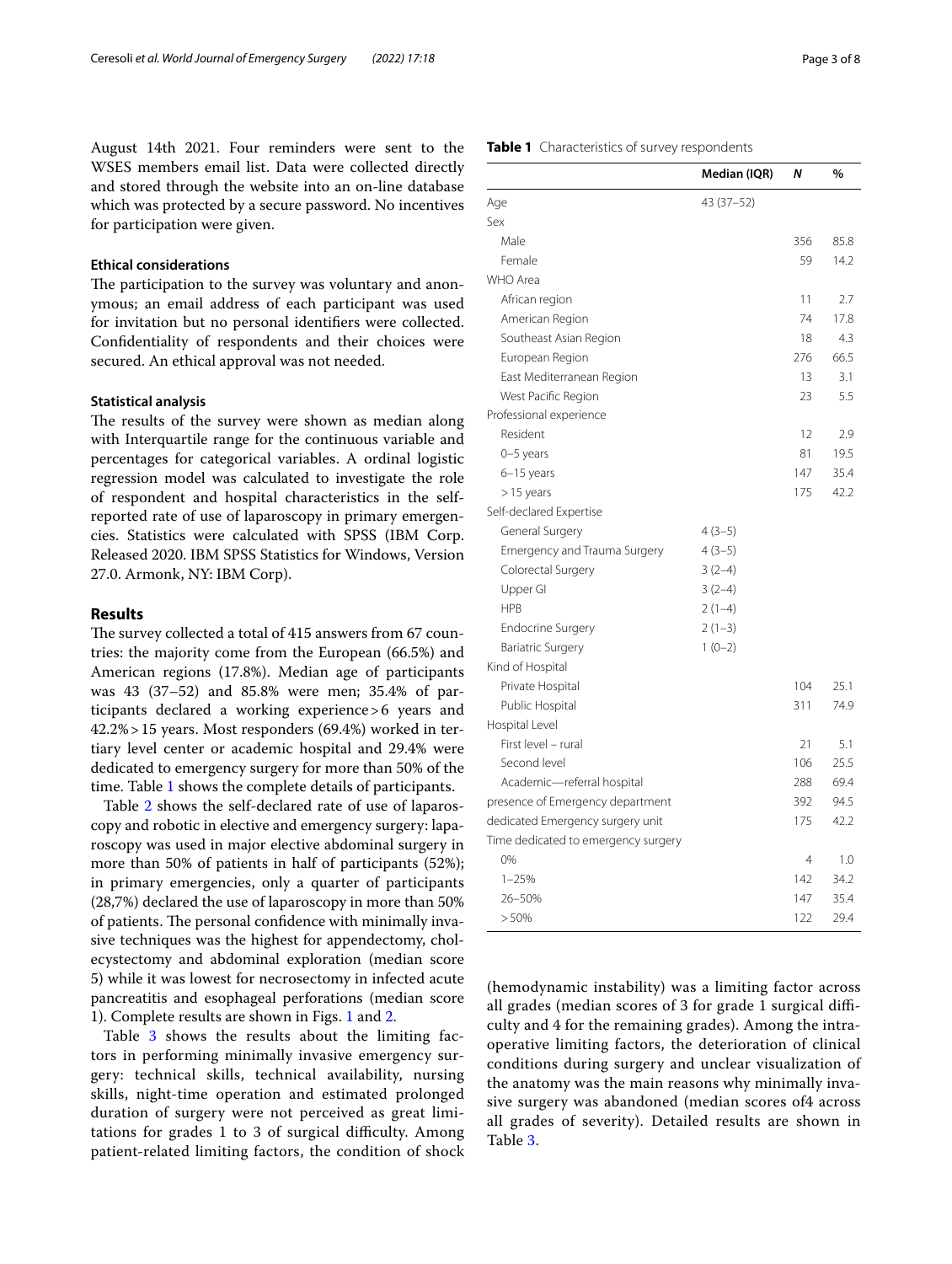<span id="page-3-0"></span>**Table 2** Self-declared rate of use of laparoscopy and robotic in elective and emergency surgery

|                                                             | N              | %    |
|-------------------------------------------------------------|----------------|------|
| Self-declared use of minimally invasive surgery-laparoscopy |                |      |
| Laparoscopy in major elective surgery                       |                |      |
| Never                                                       | 18             | 4.3  |
| $0 - 25%$                                                   | 80             | 19.3 |
| 26-50%                                                      | 101            | 24.3 |
| More than 50%                                               | 216            | 52.0 |
| Laparoscopy in primary surgical emergencies                 |                |      |
| Never                                                       | 18             | 4.3  |
| $0 - 25%$                                                   | 102            | 24.6 |
| 26-50%                                                      | 176            | 42.4 |
| More than 50%                                               | 119            | 28.7 |
| Laparoscopy in secondary surgical emergencies               |                |      |
| Never                                                       | 47             | 11.3 |
| $0 - 25%$                                                   | 181            | 43.6 |
| 26-50%                                                      | 107            | 25.8 |
| More than 50%                                               | 80             | 19.3 |
| Self-declared use of minimally invasive surgery-robotic     |                |      |
| Robotic in major elective surgery                           |                |      |
| Never                                                       | 346            | 83.4 |
| $0 - 25%$                                                   | 46             | 11.1 |
| 26-50%                                                      | 14             | 3.4  |
| More than 50%                                               | 9              | 2.2  |
| Robotic in primary surgical emergencies                     |                |      |
| Never                                                       | 400            | 96.4 |
| $0 - 25%$                                                   | 11             | 2.7  |
| 26-50%                                                      | 2              | 0.5  |
| More than 50%                                               | 2              | 0.5  |
| Robotic in secondary surgical emergencies                   |                |      |
| Never                                                       | 398            | 95.9 |
| $0 - 25%$                                                   | 14             | 3.4  |
| $26 - 50%$                                                  | 1              | 0.2  |
| More than 50%                                               | $\mathfrak{D}$ | 0.5  |

The multivariate ordinal logistic regression identified factors independently correlated with the use of laparoscopy in primary emergencies. A longer professional experience (OR 1.54, 95% CI 1.07–2.21 per additional year of surgical experience), the use of laparoscopy in major elective surgery (OR 4.13, 95% CI 3.11–5.47) and bariatric surgery expertise (OR 1.37, 95%CI 1.17–1.60) were signifcantly related to a higher use of laparoscopy in emergency surgery. Surgeons subspecializing in colorectal surgery (OR 0.77, 95%CI 0.62–0.95) and endocrine surgery (OR 0.75, 95%CI 0.63–0.90) used less laparoscopy in emergency procedures, while those subspecializing in bariatric surgery (OR 1.37, 95%CI 1.17– 1.60) used more laparoscopy in emergency procedures.

## **Discussion**

The results of the present survey show that the diffusion of minimally invasive techniques in emergency surgery is still quite limited. The confidence of surgeon in minimally invasive techniques is higher for simple surgical interventions as appendectomy, cholecystectomy and abdominal exploration but decreases progressively with the increasing difficulty of surgery. The characteristics related to a higher use of laparoscopy in primary emergencies are longer personal surgical experience, extensive use of laparoscopy in major elective abdominal surgery, and bariatric surgical expertise.

According to the literature, laparoscopy is used in less than 20% of major emergency operations: the results of a recent research study from the National Emergency Laparotomy Audit (NELA) of England and Wales described that only 14.6% of cases were approached by laparoscopy with a conversion rate of 46.4% [\[15\]](#page-7-8). A research study from the USA reported an higher proportion of minimally invasive surgery in emergency general surgery (69.4%), but the majority of interventions were appendectomy and cholecystectomy: the proportion of major abdominal surgery in emergency performed with minimally invasive techniques was less than 20% [[18](#page-7-11)]. Regarding major colorectal emergency surgery, several reports describe feasibility and safety; moreover, the promotion of the use of MIS is proved by lot of didactic articles [[19–](#page-7-12) [21\]](#page-7-13); however, in a large report, the proportion of patients treated with MIS was only 5.66% [\[19](#page-7-12)]. Data available in literature and the results of the present survey highlight an important need to improve the safe and efective use of minimally invasive techniques in emergency surgery.

Among the characteristics of surgeons who answered to the survey the main factors related to a higher and more signifcant difusion of laparoscopy in emergency surgery were the longer personal experience and the use of laparoscopy in elective surgery: these data highlight the important role of personal skills in increasing the use of minimally invasive techniques. Similarly, expertise in bariatric surgery and prevalent use of laparoscopy in major abdominal surgery were directly related to the use of laparoscopy in emergency surgery. Literature data and the results of our survey suggest that there is plenty of room for improvement in the safe and efective use and the difusion of minimally invasive techniques also in emergency surgery. Dedicated training in emergency laparoscopic surgery and initiatives of continuing professional development may be benefcial in order to be able to offer the advantages of mini-invasive approaches to a larger number of patients also in emergency.

Moreover, our data offer the opportunity to reflect on which is the best organizational model for emergency surgery.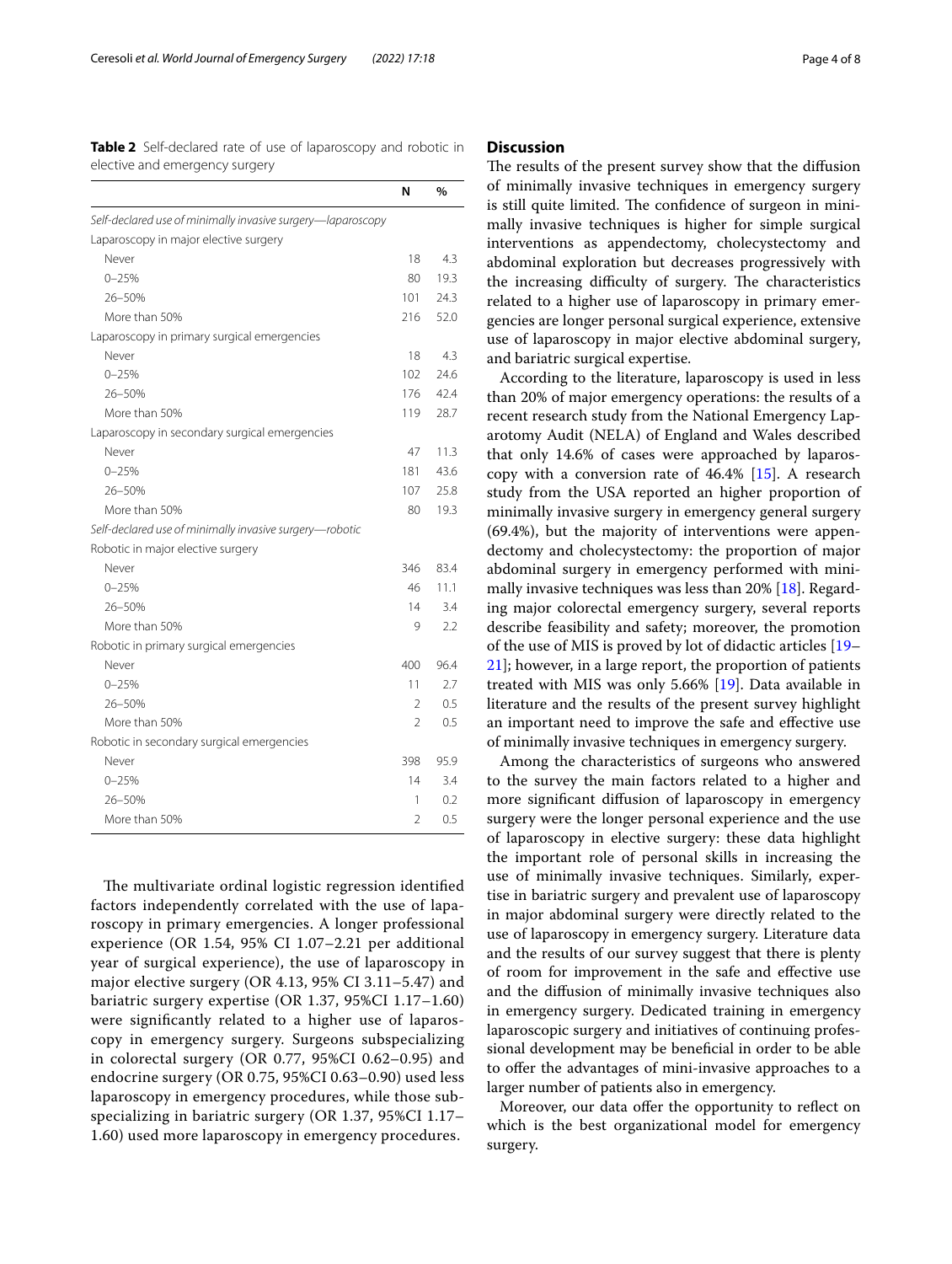

<span id="page-4-0"></span>

<span id="page-4-1"></span>A surgeon with more developed skills in elective surgery and more experienced in elective laparoscopic surgery is more prone to use laparoscopic surgery also in primary emergencies. On the contrary, emergency and Trauma surgery usually requires dedicated teams with specifc skills [[22,](#page-7-14) [23](#page-7-15)] that may not include minimally invasive techniques.

Only 29.4% of surgeons who answered the survey declared to be dedicated to emergency surgery for more than 50% of their time. However, a longer time dedicated to emergency surgery was not signifcantly related to a lower use of laparoscopy in primary emergency at the multivariate analysis, showing a very complex interaction with several other characteristics as personal experience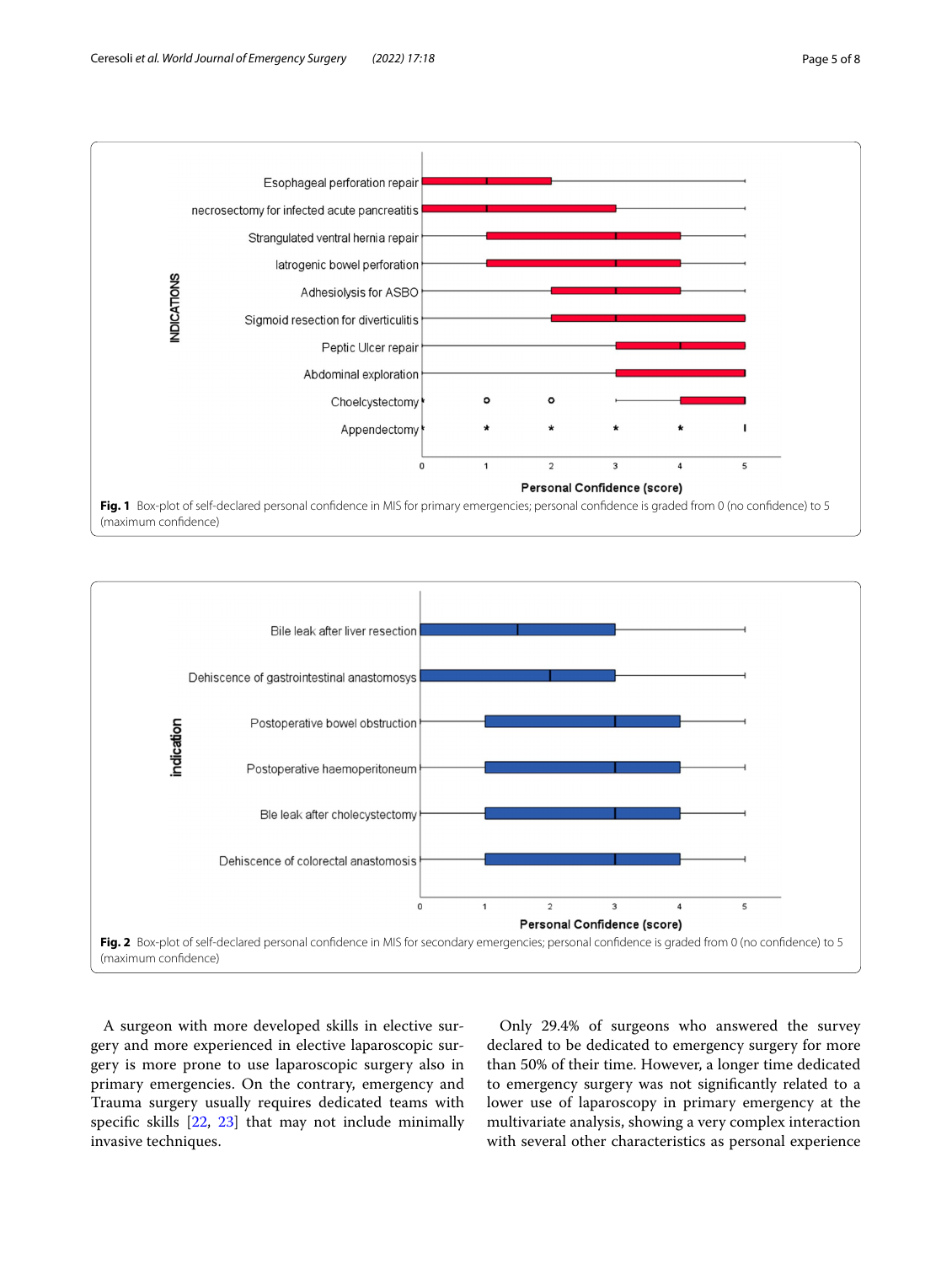|                                                                | Appendicitis,<br>Cholecystitis<br>(Grade 1) | <b>Perforation of Gastric and</b><br>Duodenal Ulcer, Bowel<br><b>Obstruction due to peritoneal</b><br>adhesions<br>(Grade 2) | <b>Colon resection for Hinchey</b><br>3 and 4 Acute Diverticulitis<br>(Grade 3) | Dehiscence of intestinal,<br>colorectal, gastrointestinal<br>anastomosis; bile leak after<br>cholecystectomy, bile leak after<br>liver resection, postoperative<br>hemoperitoneum,<br>postoperative intestinal<br>obstruction<br>(Grade 4) |  |
|----------------------------------------------------------------|---------------------------------------------|------------------------------------------------------------------------------------------------------------------------------|---------------------------------------------------------------------------------|--------------------------------------------------------------------------------------------------------------------------------------------------------------------------------------------------------------------------------------------|--|
|                                                                | Median (IQR)                                | Median (IQR)                                                                                                                 | Median (IQR)                                                                    | Median (IQR)                                                                                                                                                                                                                               |  |
| Limiting factors                                               |                                             |                                                                                                                              |                                                                                 |                                                                                                                                                                                                                                            |  |
| Your own surgical skills                                       | $1(0-4)$                                    | $2(0-3)$                                                                                                                     | $2(1-4)$                                                                        | $2(1-4)$                                                                                                                                                                                                                                   |  |
| Nursing skills                                                 | $1(0-3)$                                    | $1(0-3)$                                                                                                                     | $1(0-3)$                                                                        | $1(0-3)$                                                                                                                                                                                                                                   |  |
| Night-time operation                                           | $1(0-3)$                                    | $2(0-3)$                                                                                                                     | $2(1-4)$                                                                        | $2(1-4)$                                                                                                                                                                                                                                   |  |
| Technology availability                                        | $2(0-4)$                                    | $2(0-4)$                                                                                                                     | $2(0-4)$                                                                        | $2(0-4)$                                                                                                                                                                                                                                   |  |
| Estimated prolonged surgical<br>duration                       | $1(0-3)$                                    | $2(1-3)$                                                                                                                     | $2(1-4)$                                                                        | $3(1-4)$                                                                                                                                                                                                                                   |  |
| Patient-related limiting factors                               |                                             |                                                                                                                              |                                                                                 |                                                                                                                                                                                                                                            |  |
| Shock condition                                                | $3(1-5)$                                    | $4(2-5)$                                                                                                                     | $4(3-5)$                                                                        | $4(3-5)$                                                                                                                                                                                                                                   |  |
| Age                                                            | $1(0-3)$                                    | $1(0-3)$                                                                                                                     | $2(0-3)$                                                                        | $2(0-3)$                                                                                                                                                                                                                                   |  |
| ASA score                                                      | $2(1-3)$                                    | $2(1-4)$                                                                                                                     | $3(1-4)$                                                                        | $3(1-4)$                                                                                                                                                                                                                                   |  |
| APACHE score                                                   | $2(1-3)$                                    | $2(1-4)$                                                                                                                     | $3(1-4)$                                                                        | $3(1-4)$                                                                                                                                                                                                                                   |  |
| P-POSSUM                                                       | $2(1-3)$                                    | $2(1-3)$                                                                                                                     | $2(1-4)$                                                                        | $3(1-4)$                                                                                                                                                                                                                                   |  |
| <b>ACSNSQUIP Surgical Risk</b>                                 | $2(1-3)$                                    | $2(1-3)$                                                                                                                     | $2(1-4)$                                                                        | $3(1-4)$                                                                                                                                                                                                                                   |  |
| Previous abdominal surgery                                     | $2(1-4)$                                    | $3(1-4)$                                                                                                                     | $3(2-4)$                                                                        | $3(2-4)$                                                                                                                                                                                                                                   |  |
| Intraoperative limiting factors                                |                                             |                                                                                                                              |                                                                                 |                                                                                                                                                                                                                                            |  |
| Duration of the surgical<br>procedure                          | $2(1-3)$                                    | $2(1-4)$                                                                                                                     | $3(1-4)$                                                                        | $3(1-4)$                                                                                                                                                                                                                                   |  |
| Bleeding                                                       | $3(2-4)$                                    | $3(1-4)$                                                                                                                     | $3(2-4)$                                                                        | $3(1-4)$                                                                                                                                                                                                                                   |  |
| Unclear/suboptimal visualiza-<br>tion of anatomical structures | $4(2-5)$                                    | $4(2-5)$                                                                                                                     | $4(2-5)$                                                                        | $4(3-5)$                                                                                                                                                                                                                                   |  |
| Bowel perforation                                              | $3(1-4)$                                    | $3(1-4)$                                                                                                                     | $3(2-4)$                                                                        | $3(2-4)$                                                                                                                                                                                                                                   |  |
| Intraoperative clinical dete-<br>rioration                     | $4(2-5)$                                    | $4(2-5)$                                                                                                                     | $4(3-5)$                                                                        | $4(3-5)$                                                                                                                                                                                                                                   |  |

## <span id="page-5-0"></span>**Table 3** Limiting factors in performing minimally invasive emergency surgery

and personal expertise. Almost exclusive emergency surgery practice is not associated with lack of confdence with MIS, but extensive elective laparoscopic experience is for sure a positive factor.

Despite these considerations, data about the limiting factors to the use of minimally invasive techniques in emergency surgery show that a surgeons' perception of their surgical skills was not considered to be a limiting factor (Table [3\)](#page-5-0). Similarly, the night-time, the nursing skills and the technology availability do not seem to be major limiting factors. This may reflect the intrinsic ability of surgeons to adapt to the circumstances and their strong commitment to improvement in any environmental situation. Among patients' conditions, the only factors that seem to be limiting factors in the use of minimally invasive surgery in emergency surgery is the shock condition, while age and high predicted morbidity and mortality according to the most common clinical scores as ASA, P-POSSUM and APACHE II are perceived as important limiting factors for difficult surgeries (median score 3).

The results of the present survey should be interpreted with caution at the light of some considerations. First of all, the relatively small number of respondents represents a highly selected population of surgeons; in fact, most respondents works in academic and tertiary hospitals mostly from the European and the American WHO regions. Moreover, the majority of respondents are surgeons with a particular interest in emergency and trauma surgeon with an active participation or an affiliation to a scientifc society. It should be also noticed that the survey was focused mostly on abdominal surgery and no considerations can be drawn about other surgical specialities  $(Table 4)$  $(Table 4)$ .

For these reasons—this selection bias and the relatively small number of participants from developing countries and smaller hospitals—the present survey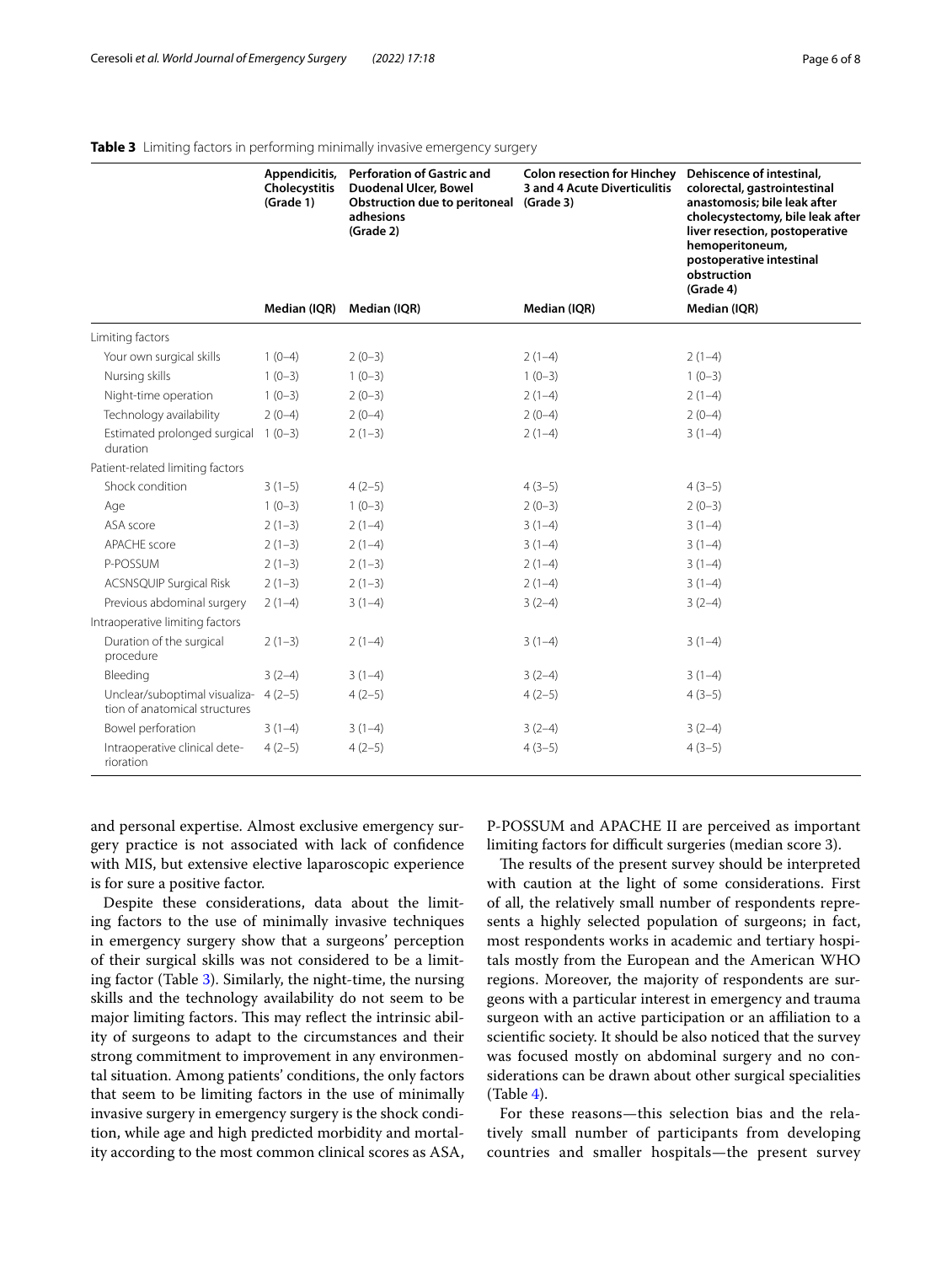<span id="page-6-1"></span>**Table 4** Multivariate ordinal regression on use of MIS in primary emergencies

| Variable                                   | ΟR    | 95%<br>confidence<br>interval |        | p value |
|--------------------------------------------|-------|-------------------------------|--------|---------|
|                                            |       | Lower                         | Upper  |         |
| $S_{PX}$                                   |       |                               |        |         |
| Male                                       | 1     |                               |        |         |
| Female                                     | 0.715 | 0.400                         | 1.277  | 0.257   |
| Age $(+1)$                                 | 0.982 | 0.952                         | 1.012  | 0.238   |
| WHO Region                                 |       |                               |        |         |
| West Pacific Region                        | 1.789 | 0.413                         | 7.738  | 0.437   |
| East Mediterranean Region                  | 1.299 | 0.249                         | 6.775  | 0.756   |
| Europe                                     | 3.078 | 0.875                         | 10.826 | 0.080   |
| Southeast Asian Region                     | 0.906 | 0.181                         | 4.522  | 0.904   |
| American Region                            | 3.409 | 0.921                         | 12.622 | 0.066   |
| African Region                             | 1     |                               |        |         |
| Kind of Hospital                           |       |                               |        |         |
| Public hospital                            | 1     |                               |        |         |
| Private Hospital                           | 1.193 | 0.740                         | 1.924  | 0.470   |
| Hospital Level                             |       |                               |        |         |
| First level hospital                       | 0.524 | 0.208                         | 1.320  | 0.171   |
| Second level hospital                      | 0.826 | 0.319                         | 2.138  | 0.693   |
| Academic Hospital                          | 1     |                               |        |         |
| Presence of Emergency department           | 1.401 | 0.601                         | 3.263  | 0.435   |
| Presence of Acute care service /unit       | 0.795 | 0.508                         | 1.245  | 0.316   |
| Years of professional experience<br>$(+1)$ | 1.544 | 1.074                         | 2.219  | 0.019   |
| Personal expertise                         |       |                               |        |         |
| General surgery                            | 1.193 | 0.878                         | 1.621  | 0.258   |
| Emergency and trauma surgery               | 1.130 | 0.885                         | 1.442  | 0.327   |
| <b>Colorectal expertise</b>                | 0.770 | 0.621                         | 0.955  | 0.017   |
| Upper Gl                                   | 1.060 | 0.850                         | 1.323  | 0.604   |
| <b>HPR</b>                                 | 0.997 | 0.833                         | 1.194  | 0.978   |
| <b>Endocrine surgery</b>                   | 0.756 | 0.636                         | 0.900  | 0.002   |
| <b>Bariatric surgery</b>                   | 1.370 | 1.171                         | 1.603  | < 0.001 |
| Use of laparoscopy in elective<br>surgery  | 4.130 | 3.116                         | 5.474  | < 0.001 |
| Time dedicated to emergency<br>surgery     | 1.256 | 0.951                         | 1.658  | 0.108   |

Signifcant variables are marked in bold

may not be an accurate description of the real-world uptake of minimally invasive surgery techniques in emergency surgery. The WHO region and technology availability were not signifcantly related to an increased or decreased use of laparoscopy in emergency surgery; however, the confdence intervals were very wide indicating the uncertainty about this issue. This suggests the need for further research in order to describe the role of availability of technology in smaller hospitals.

## **Conclusions**

In conclusion, the present survey shows that minimally invasive techniques in emergency surgery are still underutilized by a large proportion of surgeons. Among the factors related to a larger adoption of minimally invasive techniques, the most important are the adoption of laparoscopy in elective surgery and increased surgical experience. In order to improve the uptake of minimally invasive technique in the emergency setting, greater focus should be placed on the development of dedicated training in laparoscopy.

#### **Abbreviations**

MIS: Minimally Invasive Surgery; WSES: World Society of Emergency Surgery; WHO: World Health Organization; ASA: American Association of Anesthesiology.

## **Supplementary Information**

The online version contains supplementary material available at [https://doi.](https://doi.org/10.1186/s13017-022-00419-x) [org/10.1186/s13017-022-00419-x.](https://doi.org/10.1186/s13017-022-00419-x)

<span id="page-6-2"></span><span id="page-6-0"></span>**Additional fle 1**: Survey's questionnaire.

**Additional fle 2**: Members of the WSES MIS Consortia.

#### **Acknowledgements**

WSES-MIS consortia: See Additional fle [2](#page-6-2).

#### **Authors' contributions**

MC, MP, FC, Fco ideated the research and study design. MC and MP analyzed data. MC, MP, FAZ, FC, NA, KG, YK, WB, GT, GB, LA, MS, WB and Fco drafted the manuscript. All the authors read and approved the fnal version of the manuscript.

#### **Funding**

No funding.

#### **Availability of data and materials**

Data are available on request to the corresponding author.

#### **Declarations**

#### **Consent for publication**

No consent was needed for the publication.

#### **Competing interests**

All the authors declare to have no confict of interest.

#### **Author details**

<sup>1</sup> General and Emergency Surgery, School of Medicine and Surgery, Milano-Bicocca University, Via Pergolesi 33, 20900 Monza, Italy. <sup>2</sup>General and Emergency Surgery, ASST Papa Giovanni XXIII, Bergamo, Italy. <sup>3</sup>Department of Surgery, College of Medicine and Health Sciences, UAE University, Al‑Ain, United Arab Emirates. <sup>4</sup> Division of Surgery and Interventional Science, University College London, London, UK.<sup>5</sup> Department of Therapy, I.M. Sechenov First Moscow State Medical University, Moscow, Russian Federation. <sup>6</sup>Scripps Medical Group, La Jolla, San Diego, CA, USA.<sup>7</sup> Consultant Colorectal, Laparoscopic and Emergency Surgeon, Oxford University Hospitals NHSFT John Radclife Hospital, Headley Way, Headington OX3 9DU, Oxford, UK. <sup>8</sup>General and Emergency Surgery Dept. Bufalini Hospital, Cesena, Italy. <sup>9</sup>General and Emergency Surgery, IRCCS San Matteo, University of Pavia, Pavia, Italy. <sup>10</sup>General and Emergency Surgery, Macerata Hospital, Macerata, Italy. 11General Surgery, Rambam Medical Centre, Haifa, Israel. 12General and Emergency Surgery, ASST